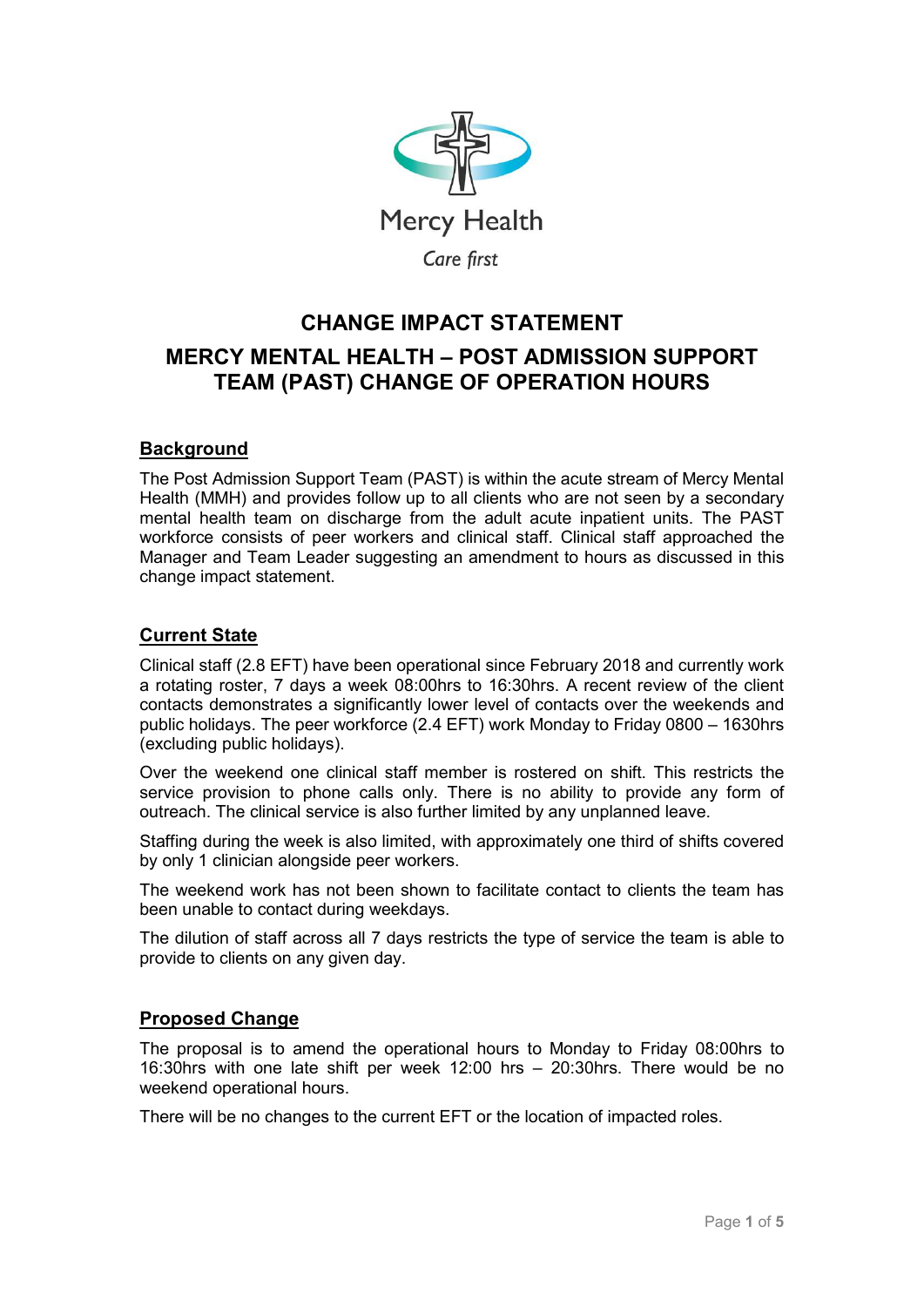# Benefits of Proposed Change

The increased staff numbers available during business hours will result in the potential for enhanced clinical service provision to clients due to:

- (a) an increased ability to outreach,
- (b) improved availability of clinicians to be actively engaged in discharge planning on the inpatient units including attendance of multi-disciplinary team meetings without compromising resources.
- (c) a matching of rostering practices across the team and consequent increased opportunity for innovative collaborative work with the peer workforce.
- (d) an ability to develop post admission group programs facilitated by clinician and peer worker,
- (e) increased ability to undertake clinician/peer and clinician/clinician outreach visits to clients and carers,

#### Employee Impact (including Occupational Health and Safety Impacts)

To date MHVL have identified the following impact that this proposed change may have on effected employees.

• Reduction in salary

#### Measures to Mitigate Effects on Employees

MHVL are committed to working with staff to mitigate the effects or impacts of this change.

The following measures have been identified to date in an attempt to mitigate the effects on employees:

#### Communication with Staff

We will seek to understand preferred communication channels.

Throughout this process staff will be:

- Kept regularly updated via email and meetings
- Are able to meet individually with management and HR upon request
- Encouraged to ask questions

Following a proposal from clinical staff to reduce the operational hours, individual discussions have already commenced with staff including reduction in income and reduced annual leave. All clinical staff have indicated their support for this proposed change to go ahead and haven't identified any issues/concerns.

#### **Training**

No additional training will be required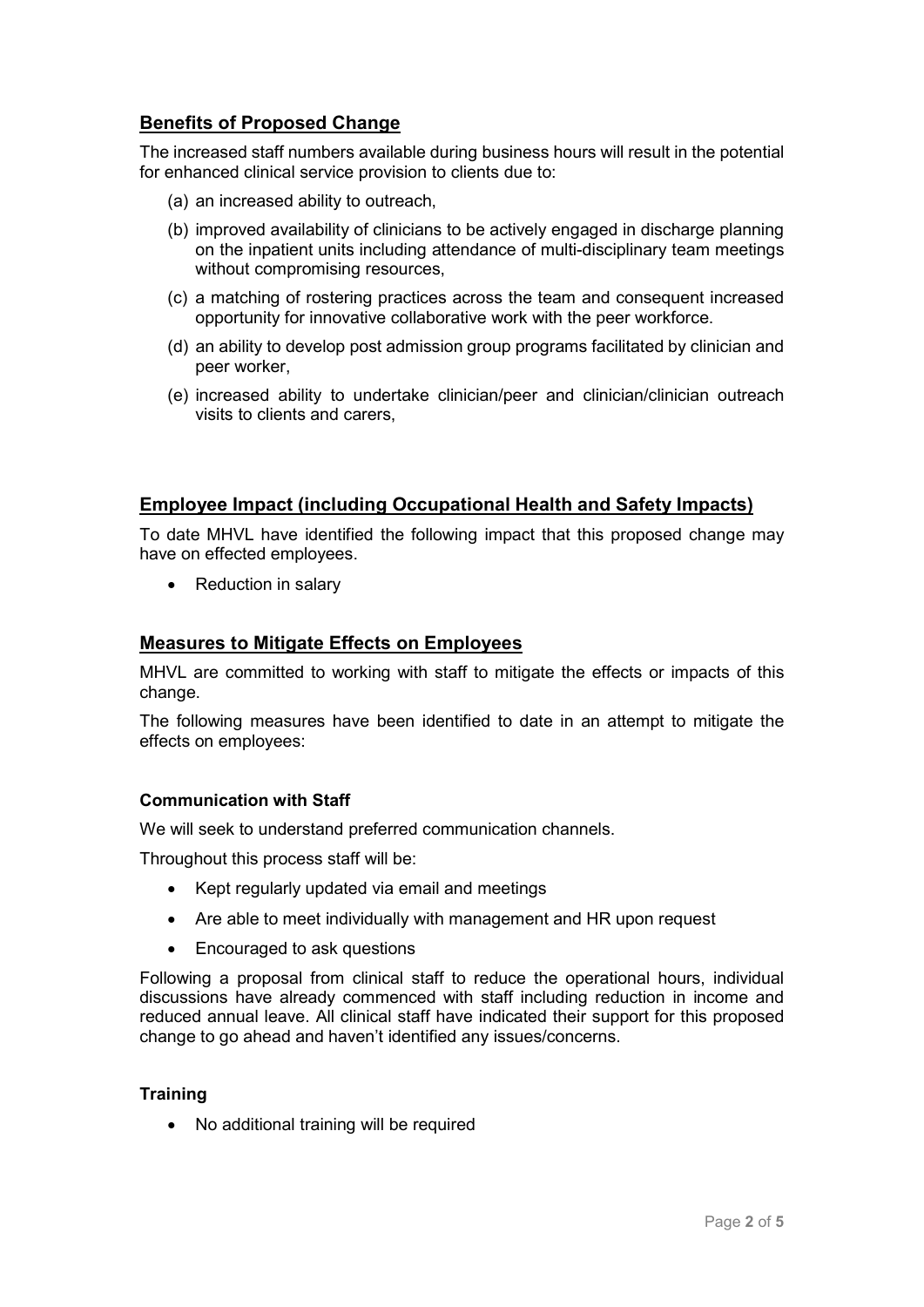#### Employee Assistance Program (EAP)

- Mercy Health's EAP provider is Converge International
- Converge International provide a range of services which may be of assistance to staff during this period, below is a diagram with an overview of their services
- EAP can be contacted on 1300 687 327 at any time, the service is also available to staff member's immediate family members
- A range of additional resources to support staff wellbeing is available on their website:
	- o https://www.convergeinternational.com.au/cvi/portals/eap-portal-login
	- o Username: mercyhealth
	- o Password: eap



#### Consultation Process

The purpose of the consultation process is to provide affected employees with an opportunity to influence decision makers prior to a proposed change being implemented.

The consultation process occurs as per the process and requirements in the affected employees relevant Enterprise Agreement (EA), an outline and an indicative timeframe for this process is included below.

- 1. As this was a staff initiated change initial meetings have taken place with affected staff.
- 2. A follow up meeting will take place to provide staff with a copy of the CIS.
- 3. Where a staff member is not present at this meeting or on leave, contact will be made with them following the meeting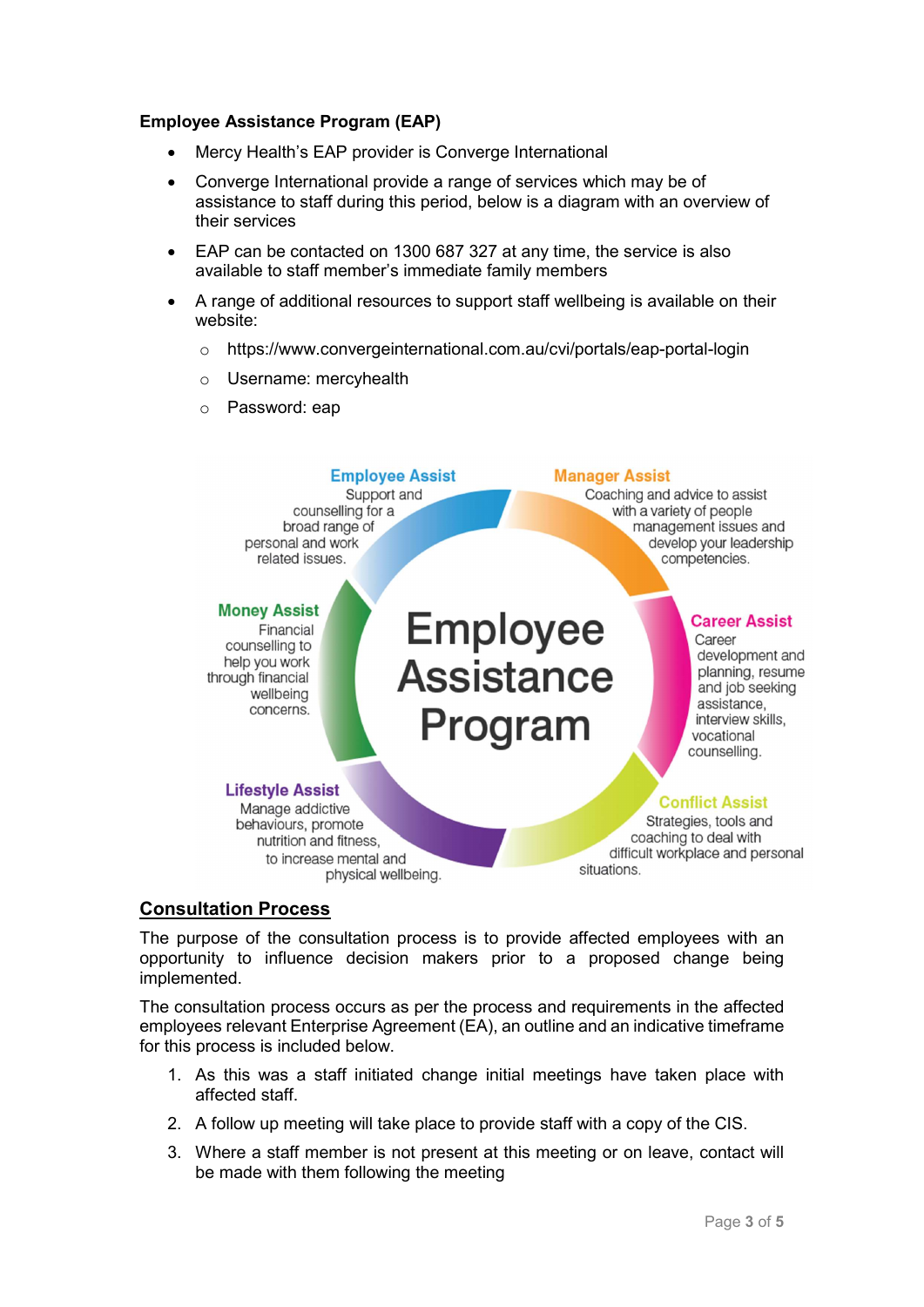4. A copy of the CIS will then be sent to the relevant unions

Affected employees are advised during this process they are able to have representation including a support person or Union representative present at any time during the change process.

The affected employee's manager will be available to staff should they have any initial questions.

Individual meetings are able to be scheduled for affected employees should they have any further questions or require clarification on this proposed change and consultation process.

MHVL will give genuine consideration to matters arising from consultation.

A copy of the affected employees relevant EA is available on the Mercy Health intranet site. Located under People & Learning > Awards and Agreements.

| <b>Step</b>    | <b>Action</b>                                                                                                                                                                                                                        | <b>Indicative</b><br><b>Timeframe</b> |
|----------------|--------------------------------------------------------------------------------------------------------------------------------------------------------------------------------------------------------------------------------------|---------------------------------------|
| 1              | Employer provides change impact statement and<br>other written material                                                                                                                                                              | Wednesday 15<br>January 2020          |
| $\overline{2}$ | Employees and/or Union may provide a written<br>response to any matter arising from the proposed<br>change                                                                                                                           | 7 days of step 1                      |
| 3              | Consultation Meeting/s convened                                                                                                                                                                                                      | 7 days of step 2                      |
| 4              | <b>Further Employer written response</b>                                                                                                                                                                                             | After the conclusion<br>of step 3     |
| 5              | Alternative proposal from Employees or Union                                                                                                                                                                                         | 7 days of step 4                      |
| 6              | alternate proposal provided, Employer to<br>lf.<br>consider alternative proposal/s consistent with the<br>obligation to consult and arrange further meetings<br>with Employees or Union prior to advising outcome<br>of consultation | 7 days of step 5                      |
| 7              | Proposed implementation date of change                                                                                                                                                                                               | <b>TBC</b>                            |

#### Consultation process outline and indicative timeframe

# Key Contacts

The below table outlines key contacts in relation to this change. We encourage affected employees to make contact with any of the key contacts listed below to discuss any aspect of this change.